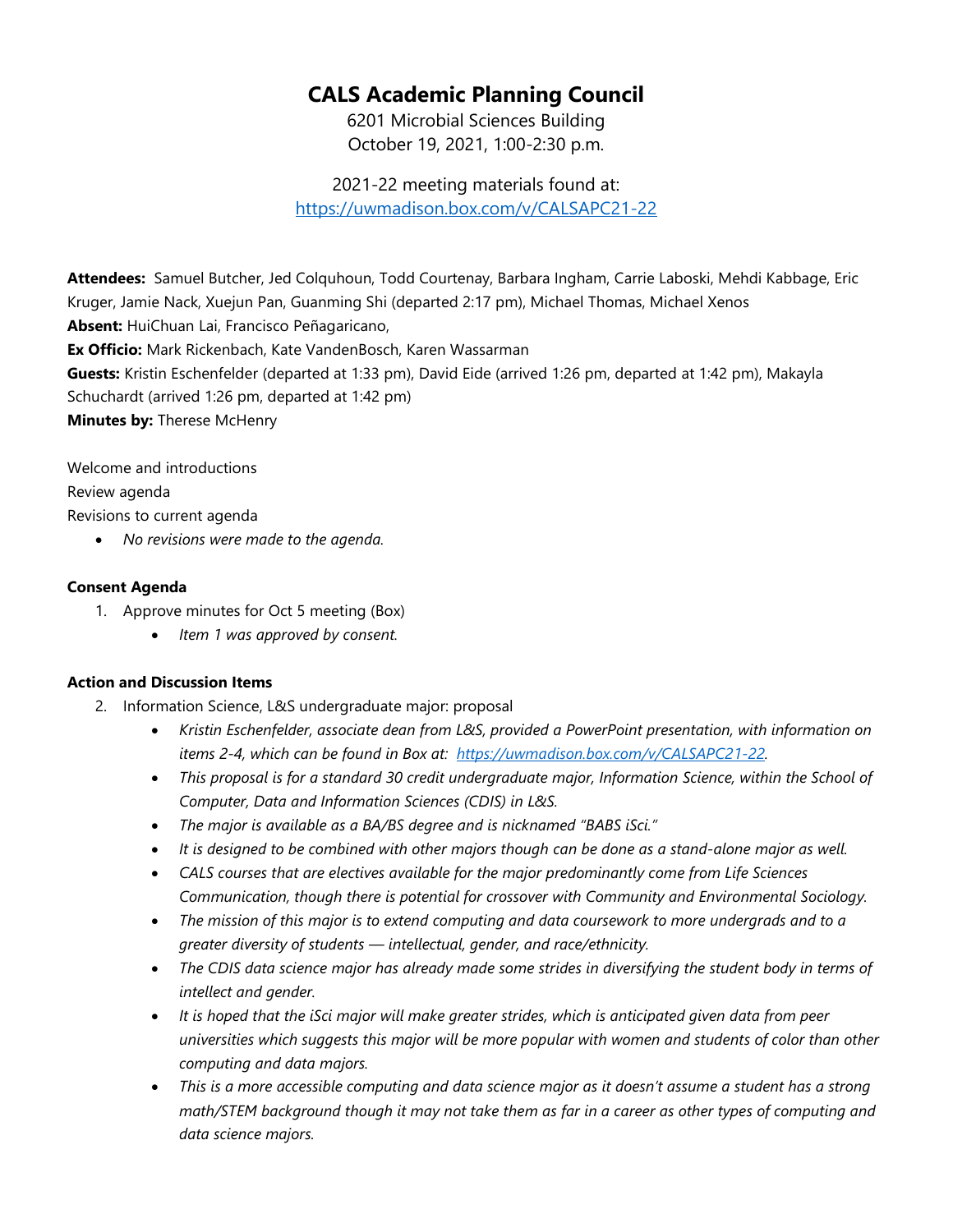- *The purpose is to get a wider variety of students and to produce technology and data savvy citizens.*
- *As planned, the major has four concentrations: ethics and policy, user experience/human computer interaction/social computing, community informatics, and applied analytics.*
- *A little under a year ago, the CALS APC saw the notice of intent to plan this major and voted to support it. Now the major is planned and ready to launch.*
- *Curriculum can be changed as needed and L&S expects changes to be made in three years as feedback on the major is received and new courses are developed.*
- *Questions from the committee*
	- o *Will there be sufficient staffing to support four concentrations?*
		- *These are not formal tracks or named options and will not appear on a student's transcript.*
		- *The concentrations will appear on an advising sheet and possibly the website.*
		- *The concentrations are clusters of themed courses.*
		- *90% of the courses are already offered so staffing should not be a problem.*
		- *There is a lot of overlap between the different concentrations.*
	- o *Of the 30 credits, how many are set classes and how many are electives?*
		- *Faculty wanted this major to be highly flexible.*
		- *There are very few instances where a particular course is required.*
		- *The major is driven by breadth requirements in four breadth areas: ethics and policy, computational tools and techniques, human computer interaction, and foundations of information science and analytics.*
		- *There are at least three choices within each breadth area, with one provided by the iSchool.*
		- *In additional to breadth areas, students need to do some community engagement, internship, or research experience.*
			- *This "engagement with the world" will not be classroom-based and is a flexible credit requirement, for 1-6 credits.*
	- o *Would it make sense for breadth areas and concentrations to be the same?*
		- *This is a marketing question — breadth requirements appeal to faculty because of the intellectual content of the major but don't necessarily appeal to students. The concentrations are terms that may appeal more to students.*
		- *These two distinctions roughly correlate but are not the same.*
	- o *Is there significant overlap with this major with existing programs?*
		- *The L&S APC has a fairly strict view on overlap between programs and feels there should be a minimum level of unique intellectual content.*
			- *As an example, a lot of classes from the data science area are included in the applied analytics area but in the development of this major, L&S worked with data science and ended up removing a few courses from the iSci major because otherwise a data science certificate could be completed within the major which was undesirable.*
			- *Similarly, the iSci major utilizes a number of computer sciences courses as electives but that unit was unconcerned.*
			- *These rules are driven by L&S as well as the other department's preference.*
			- *Double majors are encouraged but there cannot be too much overlap of courses within two majors.*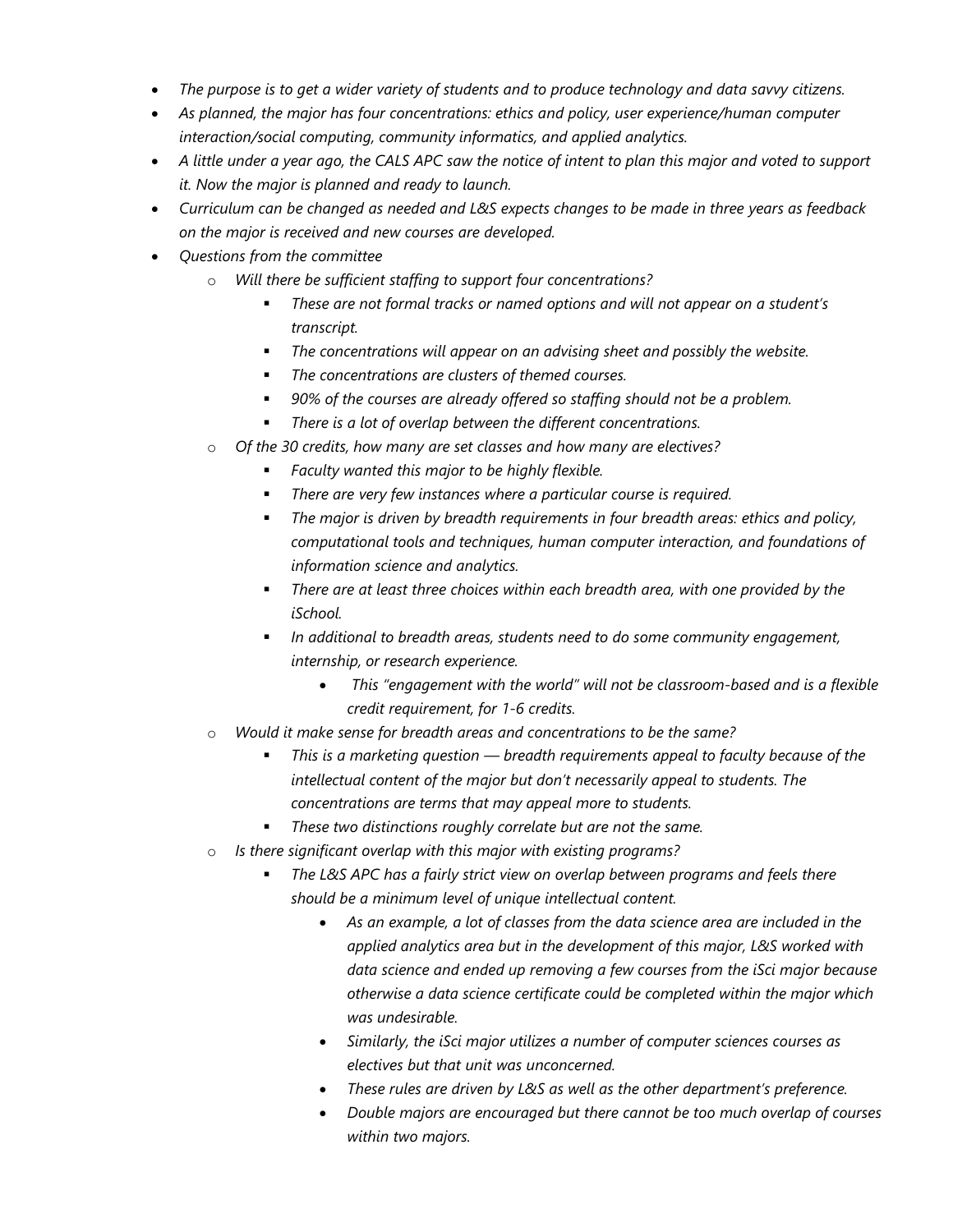- o *If a student was not a double major and this was their only major, what is the employment outlook?*
	- *We have data from peer programs who collect employment data.*
	- *The data indicates that pre-pandemic employment was quite good.*
	- *People with this field of study tend to get applied technology or applied data jobs across a wide variety of fields.*
	- *These jobs often are using information technology to solve organization problems or mixed managerial data analysis (as opposed to data science jobs).*
- o *The curriculum has a section called core information science coursework that requires 21 credits. Are those 21 credits from that grouping?*
	- *Yes. While the major draws on many other units, faculty wanted to ensure that students take enough Library and Information Studies (LIS) classes.*
	- *The base requirement to start the major is to take 21 LIS credits, which could be leveraged to fulfill breadth requirements.*
- o *Is determining learning outcomes a challenge of a broad major such as this one?*
	- *There is a trade off. In developing the major, our student support offices that work with diverse students suggested using a breadth approach if the goal is to attract a wider variety of students.*
		- *There is more flexibility when there aren't required courses, because if you aren't able to take a class and miss it, you may need to wait a full year for it to be offered again.*
	- *This will make learning outcome assessment more challenging, though the plan is to take work output from a course in each of the four areas and to rotate around.*
- o *Are there any other programs, such as communication arts, that are using similar LIS courses?*
	- *The digital studies certificate, housed in Communication Arts, does utilize some of the courses and we had some negotiations with the director of digital studies.*
		- *The digital studies director has decided not to count some of the new LIS courses in the digital studies certificate to create distinction.*
		- *One cannot do the digital studies certificate within the major but can declare both.*
- o *What kinds of majors do you think would pair well with a double major in iSci?*
	- *With a strong pod of ethics and policy courses, it may attract computer science or data science students who have an interest in the human element.*
	- *On the opposite side, it also may attract English majors and historians — students who are studying what they like but might also want to study something practical.*
- o *It appears that the internship credit isn't one that pertains to information science, but an internship in general. Is that correct?*
	- *We anticipate students can be involved in internships in programs that are relevant and will have discussions over if their plan is appropriate.*
	- *With the pervasiveness of information technology, there are likely many appropriate internships.*
	- *We also plan to have a list of recommended and pre-approved internships as well.*
- 3. Applied Statistics, L&S named option within MS-Statistics: proposal
	- *This is the rebirth of Biometry, which was a joint CALS and L&S master's degree but had low enrollment.*
	- *This serves the same purpose and audience as Biometry used to serve, and more.*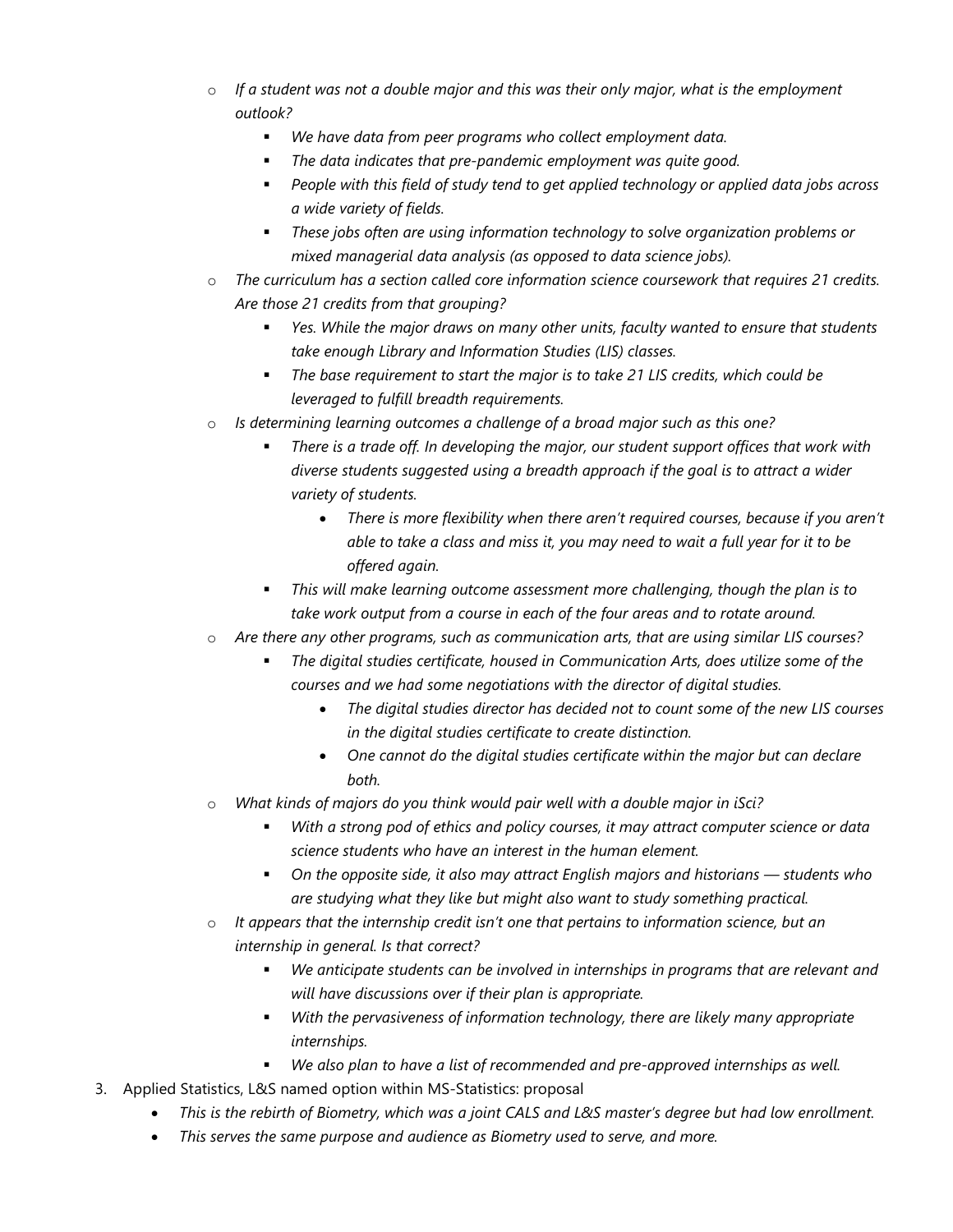- *The vision for this named option within MS-Statistics is that there are graduate students who will be in graduate programs that are highly quantitative and are taking a lot of statistics classes. Those students could pick up this extra master's degree if they complete another year of coursework that will open up additional career possibilities, which was a strong selling point for Biometry.*
	- o *It would be easy for students to take the extra statistics courses, complete a statistics consulting internship, complete a major project or paper, and receive a second master's degree.*
		- *If doing a dissertation, the methods chapter would complete the major project or paper requirement.*
- *It is not required to be in a second graduate program to choose this Applied Statistics program. One can just apply to be in the Applied Statistics program and complete it with a concentration area, which was not the case with Biometry.*
- *Statistics has reached out to other programs to create these pathways for students. Many are in CALS as Brian Yandell, the former Biometry director, has connections to the college and courses, though new departments on the social science side have also been contacted.*
- *Statistics has promised funding for students during the period of time they are completing the extra coursework through teaching assistantships, though these students also could continue in research assistantships in CALS.*
- *Questions from the committee*
	- o *Are there particular programs that are expected to pair well with a double major in iSci?*
		- *This is likely to be within CALS as CALS advisors are familiar with the previous Biometry MS.*
		- *The program has done work with sociology to attract those students.*
		- *If your unit isn't on the list and you feel it is a good match for your students, you can contact Brian Yandell to find a pathway.*
	- o *Have students in select master's programs chosen to enter another master's historically? How much of a trend is this nationally?*
		- *This is a good question and we don't have an answer.*
		- *Another option would be to offer a graduate certificate in statistics, but a graduate certificate won't get the same job as a master's degree.*
		- *This master's follows the same pattern that was already in place with Biometry.*
		- *This is worth looking at five years down the road to see how many students have completed it.*
		- *Hopefully the enrollment will be bigger than it was in Biometry as there are more partners across campus.*
	- Is this mix and match where PhD students could complete this master's?
		- *It could be for PhD candidates, which is ideal, but it could be a research master's. One also could apply just to Applied Statistics just complete this program, as it does require a certain number of classes outside the program.*
	- o *Is there a sense of how many students might choose this option? What is the demand?*
		- *No, because there is no national data.*
		- *Biometry was low enrollment but had 13 students when admissions were frozen.*
		- *We hope under this new version with broader scope it will have at least 50 students.*
- 4. MS-Data Science, L&S: notice of intent
	- *It is a 131 revenue-generating program.*
	- *It is a professional program, not research oriented.*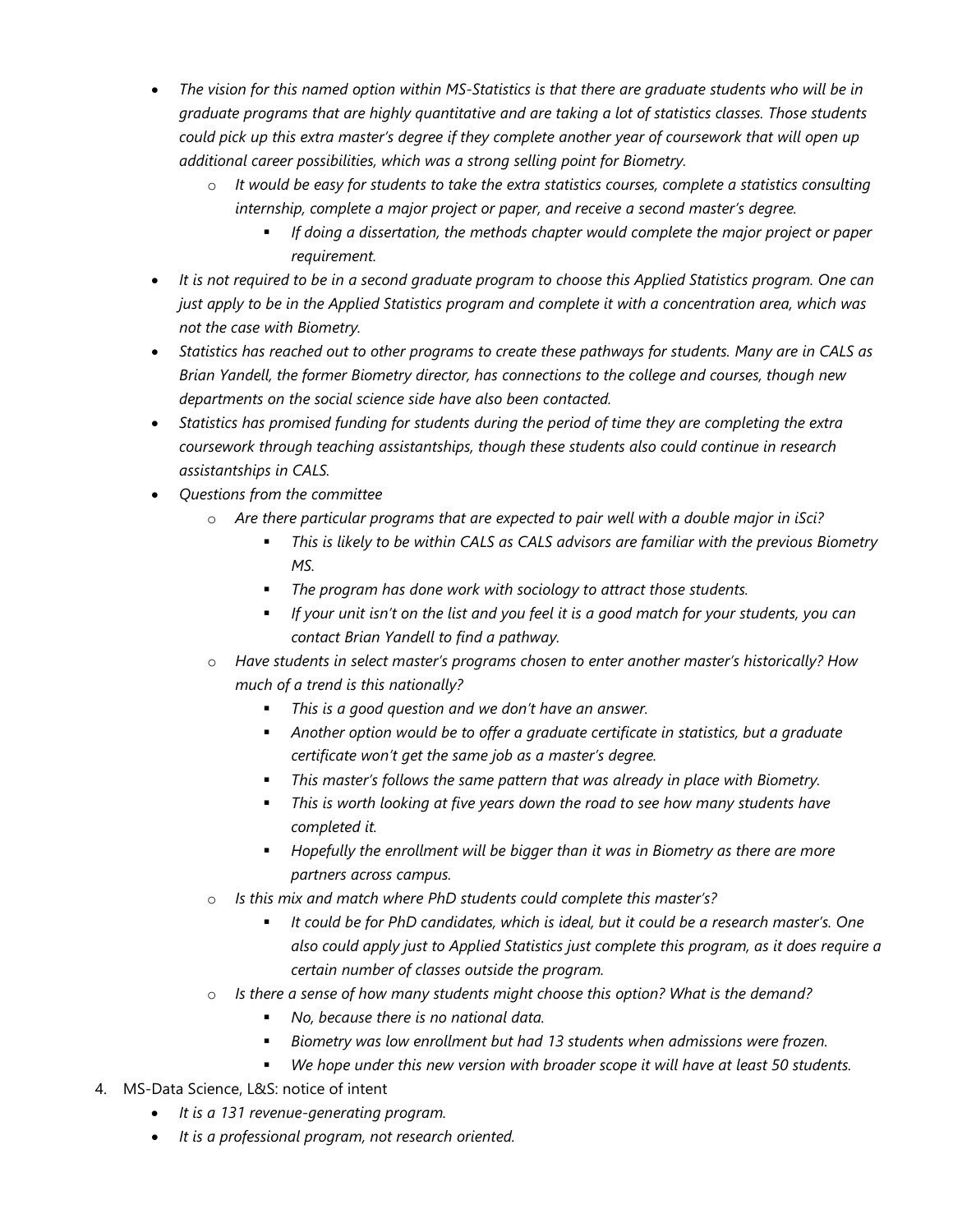- *The degree combines statistics and computer science with electives from partner programs.*
- *The mission is to create professionals with data science expertise including computational, statistical, and modeling expertise as well as expertise in the advanced areas of computing, data management, and statistics as it relates to data science.*
- *With many careers now with focus on analytics, this degree would be more advanced computationally and statistically in breadth and more abstract because it's not applied to any particular subject areas.*
- *Curriculum development is underway.*
- *The degree would be available to students in the fall of 2022 if everything goes to plan.*

*General discussion regarding the L&S proposals (Items 2-4):*

- *In absence of any further questions or discussion, we can take one motion to support the three proposals.*
- *Motion to support the three L&S proposals as presented: Xenos/Kabbage*
- *Vote: 12-0-0*
- *Are there other specific comments to note when we provide our support of these proposals?*
	- o *There is interest in seeing the MS Data Science full proposal to see the curriculum and electives as sometimes a degree may restrict electives inside or outside a program.*
		- *131 revenue-generating programs are expected to be self-contained and may choose not to use courses from other departments.*
		- *If students are taking courses from other departments, then the 131 program is going to pay for it so they may restrict what students take so they are in charge of their own budget.*
	- o *For the BABS iSci major, the career/community internship coursework requirement has wide bucket of courses with a variety of student experience and learning outcomes, ranging from a freshman/sophomore level one-credit career exploration course to an array of internships.*
		- *They may see that most students will take the career exploration course to meet the requirement. The program may need to set a different structure if they want to encourage internships, depending on how they see it as a desirable or a key component.*
- 5. Clinical Nutrition, capstone certificate: program changes > 50%
	- *David Eide and Makayla Schuchardt discussed changes to the Clinical Nutrition capstone certificates.*
	- The history on the changes goes back to the five-year program review in 2019 when low enrollment was *identified as an issue.*
	- *Since that time, the Department of Nutritional Sciences has reevaluated the target market, student feedback, and looked at other certificate programs on campus, which has led to the two proposed significant program changes.*
		- o *The first is to expand the curriculum to include more clinical nutrition courses that are already offered in the MS clinical nutrition program which allows students to customize the coursework to better meet professional growth and needs.*
		- o *The second is to decrease number of required credits from 12 to 9, which makes a feasible program to complete in one year and makes it more cost effective.*
	- *If a student enters the program without a graduate degree, this is a stackable program that students can then move into graduate degree.*
	- *The changes are to make the program more attractive to a wider variety of healthcare practitioners, versus a more select student they had be targeting.*
	- *This program would be taken for professional development and growth, with most students already holding a graduate degree.*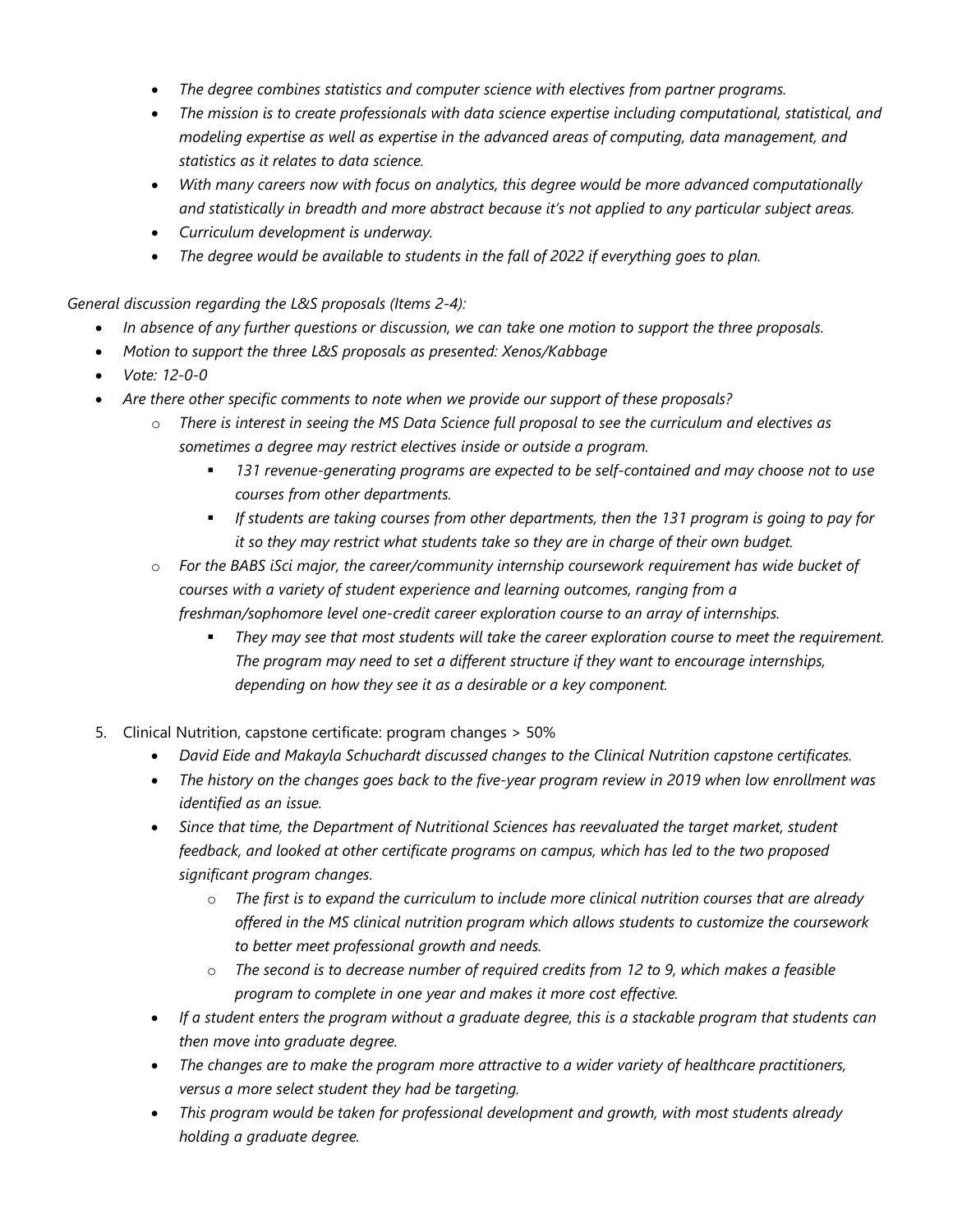- *Questions from the committee*
	- o *Who is the audience or target for the clinical nutrition capstone certificate?*
		- *The majority of students are practicing registered dieticians or nutritionists, though there is interest from other healthcare providers who do not have a clinical nutrition background.*
		- *Beyond 2024, almost all registered dieticians will have a graduate degree so this program is a way for them to have professional development and work to solidify clinical nutrition skills, change specialties or continue education.*
		- *The program is not designed for someone with no nutrition background, but builds upon current knowledge.*
	- o *Is this program fully online? How long will it take to complete 9 credits?*
		- *Yes, it is fully online and we envision that most working professionals will take one three-credit course per semester and complete the certificate in one calendar year.*
- 6. Clinical Nutrition Dietetic Internship, capstone certificate: discontinuation
	- *The Department of Nutritional Sciences would like to discontinue this program in summer or fall of 2022.*
	- *It no longer serves the needs of the majority of students.*
	- *This program has always been run as a partner with UW Health and their dietetic internship.*
	- *Starting in 2024, the requirements to be a registered dietician are changing. If a student has completed all of the required training to sit for the national exam to be a registered dietician, they now need a graduate degree, instead of just a bachelors.*
	- *The partnership with UW Health continues but since most students do not hold a graduate degree, they are entering the clinical nutrition master's program instead of this capstone certificate.*
	- *Moving forward, we predict there could be one student every few years. The provost and Division of Continuing Studies recommended to discontinue this and use resources on just one capstone certificate.*
	- *Since there are no students in this program, a teach out plan isn't a concern. Students are not being lost but are being funneled to other programs in the department.*

*General discussion regarding the Clinical Nutrition proposals (Items 5-6):*

- *Is the 131 program credit tuition per credit set by the host department or program?* 
	- o *It is set by the program and has to be approved.*
	- o *It can be either the standard rate or market-based tuition; this program uses the latter. Market based tuition is based on what similar programs are changing, it does not plateau, and there is no distinction for in-state versus out-of-state students.*
- *The tuition in this proposal has been the ongoing tuition prior to the proposal and is already at the lowest it can be.*
- *Motion to support the Clinical Nutrition capstone certificate changes and discontinuation: Ingham/Xenos*
- *Vote: 12-0-0*
- 7. APC role in academic actions what to vote on and what to delegate to Curriculum Committee or Academic Affairs
	- *The APC is generally the voting body on academic programs for college.*
	- *The college also has the Curriculum Committee who has had authority on courses, new courses, and course planning and changes.*
	- *Academic programs go to the Curriculum Committee to provide comments to the APC.*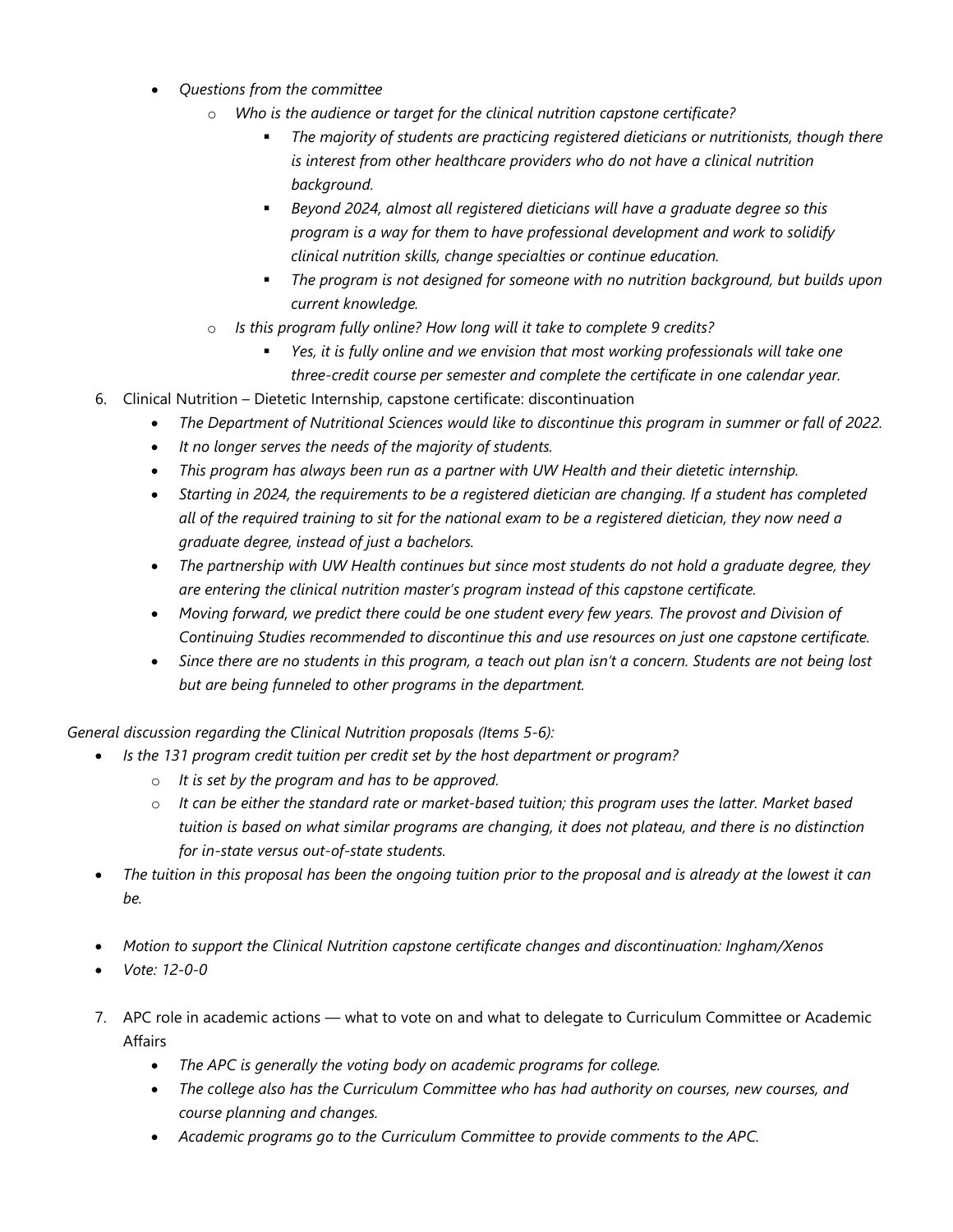- *There have been some areas of overlap or ambiguity, including what happens with some program proposals, which is why we are seeking feedback today.*
	- o *Major proposals with more than 50% changes have come to the APC.*
	- o *Minor changes to GPA requirements or adjustments to curriculum for courses not taught anymore have historically been approved administratively through Academic Affairs.*
- *Associate Dean Karen Wassarman posed three questions to the committee. The answers listed were determined after discussion:* 
	- o *What would the APC like to see as far as new program proposals or major changes that go to the Curriculum Committee for comment? Is it useful for these to go through both governance bodies?*
		- *Program proposals should continue through Curriculum Committee for comment, with an emphasis on structure.*
	- o *What type of program proposals does the APC want to see and what can be done administratively?*
		- *APC wishes to continue to see programs that could have potential for overlap that may threaten our programs or where there may be opportunity to offer elective courses.*
	- With a campus-level goal in the next couple years to have course learning objectives for all *courses, this has been in the Curriculum Committee's domain, but does APC still wish to delegate that?*
		- *APC does not think the learning outcomes need to be seen by APC and authority can be delegated to the Curriculum Committee for these.*
- *The below questions from APC members and feedback, with answers from Associate Dean Wassarman, informed the responses above.*
	- o *Could the Curriculum Committee pass on feedback on overlaps with individual courses and impacts to other programs within the proposals?*
		- *No, this is not in their domain. They don't have the context of campus programs and it is too time-consuming due to the vastness of some programs.*
	- o *What is the sequence for new program proposals for programs seeking letters of support? Do departments see the curriculum before the letters of support are sought?*
		- *There is not a strong sequence of events in seeking letters of support.*
		- *The Curriculum Committee only looks at CALS program proposals; they do not review proposals from other units seeking our comment, often due to timing.*
		- *When looking at proposals, APC members should be cognizant of who is listed as having vested interest. Departments providing coursework should be listed so that every time there's a change to the proposal they will be notified.*
		- *CALS has been asked in the past for a letter of support with a short turnaround time and then asked to bring this to APC as we want a wide breadth of knowledge to inform our decision.*
		- *There are times when we are asked to provide support for programs that are far from CALS's interests and we may give a generic letter stating the program does not overlap our programs.*
		- *We when are asked for comment on proposals, in addition to coming to APC, Academic Affairs asks department chairs for comment for any programs related to our departments.*